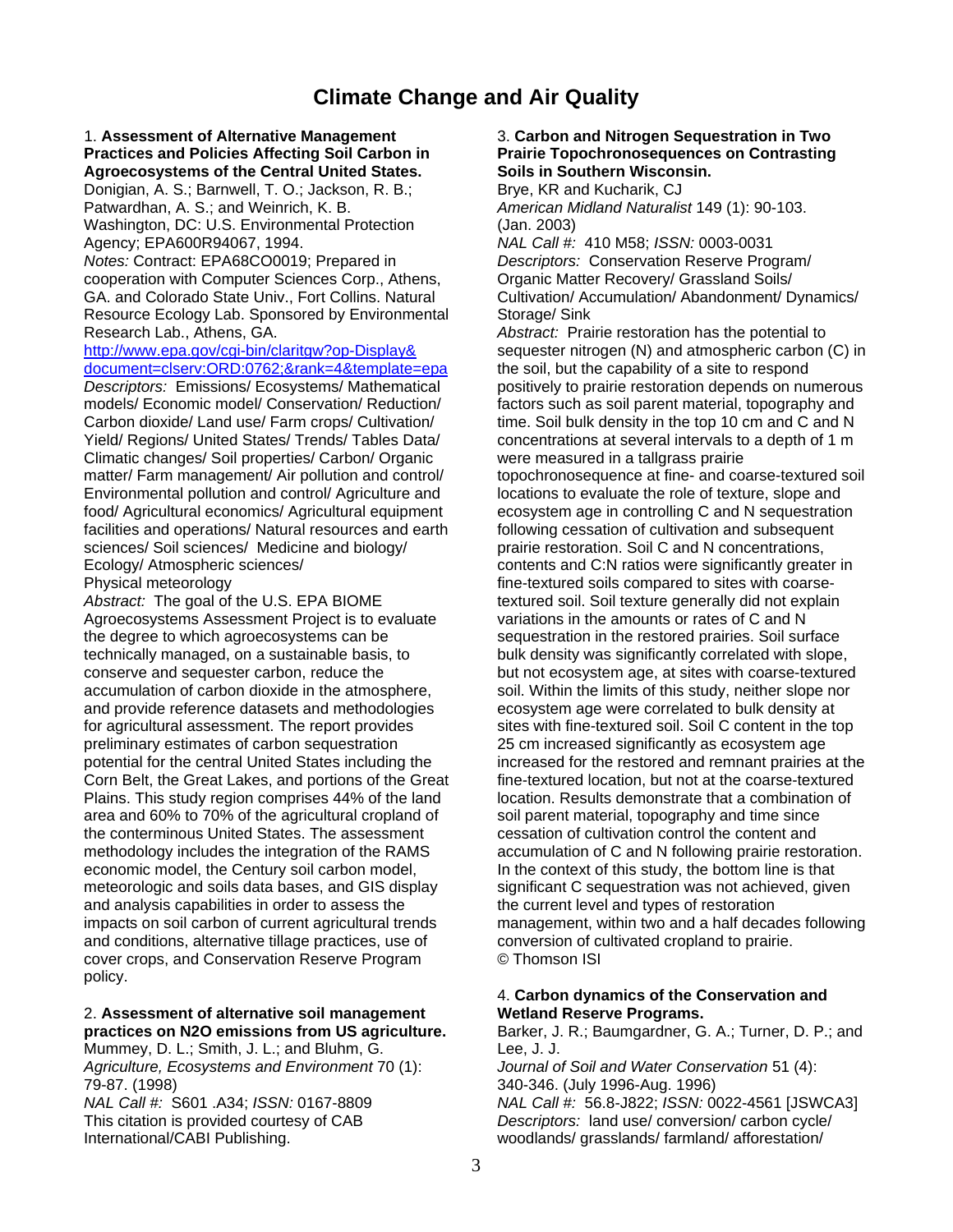Conservation Reserve Program/ carbon Bowman, R. A. and Anderson, R. L. sequestration/ nutrient dynamics/ carbon pools/ *Journal of Soil and Water Conservation* 57 (2): global carbon budget/ greenhouse gases/ 121-126. (2002) croplands/ forestlands *NAL Call #:* 56.8 J822; *ISSN:* 0022-4561

# Wilken, G. C. Watershed protection

In: General Technical Report RM; Vol. 158. *Abstract:* Information on the potential for carbon Fort Collins, Colo.: Rocky Mountain Forest and sequestration from the Conservation Reserve *Notes:* Report Series ISSN: 0277-5786; Proceedings accrued carbon on sod takeout and recropping to a of a Symposium on "Impacts of the Conservation wheat-based rotation are essential. We conducted *NAL Call #:* aSD11.A42 various amounts of time in the CRP program, and to

*Descriptors:* weather/ climate/ northern plains states assess problems associated with converting CRP This citation is from AGRICOLA. SOC with different tillage systems. For our first

# 6. **Conservation practices in U.S. agriculture and** showing increased SOC content over the adjacent **their impact on carbon sequestration.** winter wheat/summer fallow sites, and three sites

*NAL Call #:* TD194.E5: *ISSN:* 0167-6369 tillage because of more available soil water at Conservation Reserve Program/ United States no-till and reduced-till (herbicides plus one tillage) effort/ conservation buffer strips/ conservation sweep plow operations. Thus, NT and reduced-till

Abstract: Increase in the use of conservation SOC when CRP land is converted to cropland. practices by agriculture in the United States will © Cambridge Scientific Abstracts (CSA) enhance soil organic carbon and potentially increase net emission of carbon dioxide. A number of studies **decision to implement soil conservation**  exist that calibrate the contribution of various **practices: An example using the Conservation**  individual, site-specific conservation practices on **Reserve Program.**  changes in soil organic carbon. There is a general Piper, S. absence, however, of a comprehensive effort to *Applied Agricultural Research* 5 (3): 153-158. maps. measure objectively the contribution of these (Summer 1990) practices including conservation tillage, the *NAL Call #:* S539.5.A77; *ISSN:* 0179-0374 Conservation Reserve Program, and conservation [AAREEZ] buffer strips to an change in soil organic carbon. This *Descriptors:* wind erosion/ decision making/ soil paper fills that void. After recounting the evolution of conservation/ cost benefit analysis/ public the use of the various conservation practices, it is expenditure/ social benefits/ program effectiveness/ estimated that organic carbon in the soil in 1998 in United States/ offsite benefits/ onsite benefits the United States attributable to these practices was *Abstract:* Wind erosion in the western United States about 12.2 million metric tons. By 2008, there will be results in substantial offsite and onsite damages. significant potential for conservation practices to lead conservation measures to decrease the level of wind<br>to an increase in carbon sequestration, there are a erosion on agricultural land. Soil conservation to an increase in carbon sequestration, there are a number of policy options that can be pursued. decisions by farmers are based primarily on the © Thomson amount of onsite benefits possible from erosion

## carbon/ atmosphere/ air pollution/ greenhouse effect/ 7. **Conservation Reserve Program: Effects on soil**  land management/ federal programs/ forest soils/ **organic carbon and preservation when converting**  back to cropland in northeastern Colorado.

This citation is from AGRICOLA. *Descriptors:* United States, Colorado/ Watershed Management/ Agricultural Practices/ Organic Carbon/ 5. **Climate and weather of the Great Plains.** Soil Chemistry/ Soil Conservation/ Tillage/ Crops/

Range Experiment Station, 1988; pp. 18-20. Program (CRP) and knowledge concerning the fate of Reserve Program in the Great Plains," held Sept 16- two separate field studies in northeastern Colorado to 18, 1987, Denver, Colorado. Includes references. quantify the soil organic carbon (SOC) changes after of USA/ southern plains states of USA grass to cropland and the potential for loss of accrued objective, we assessed six CRP sites, with three sites Uri, Noel D. Showing no differences. In the conversion study, *Environmental Monitoring and Assessment* 70 (3): systems with little or no tillage yielded more winter 323-344. (2001) wheat (Triticum aestivum L.) grain than systems with *Descriptors:* carbon: soil sequestration practices/ planting time. Furthermore, SOC loss was less with agriculture: conservation practices/ comprehensive systems than by conventional tillage with numerous practices: evolution/ soil conservation: systems designed to control perennial CRP grasses individual, site specific will enable producers to maintain some of the gains in

# carbon sequestration. This, in turn, will decrease the 8. **Considering offsite wind erosion benefits in the**

an increase of about 25%. Given that there is a These damages can be reduced by implementing soil control. However, both onsite and offsite benefits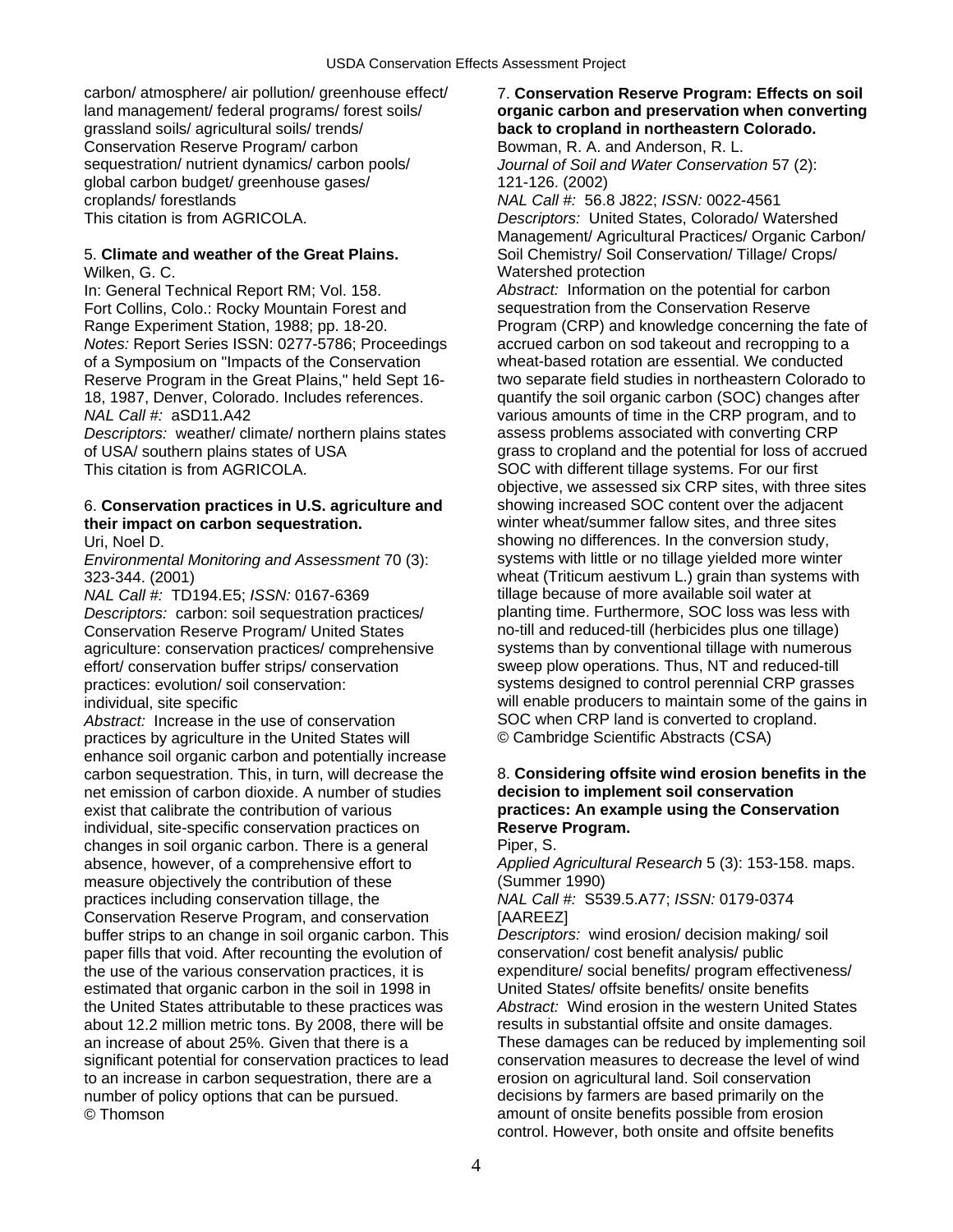must be considered in order to attain a socially 11. **Evaluating the environmental effects of**  desirable level of soil conservation. Estimates of the **agricultural policy: The soil bank, the CRP, and**  offsite and onsite benefits from the Conservation **airborne particulate concentrations.**  Reserve Program indicate that excluding offsite Ringquist, R. J.; Lee, J.; and Ervin, R. T. benefits from the soil conservation decision results in *Policy Studies Journal* 23: 519-533. (Fall 1995); a substantially lower than socially desirable level of *ISSN:* 0190-292X soil conservation. *Descriptors:* United States---Environmental policy/

In: Management of carbon sequestration in soil/ *Abstract:* Finds significant improvement in air quality A.; Series: Advances in soil science. and 1990 Farm bills; some focus on the 1985 Boca Ration, Fla.: CRC Press, 1998; pp. 305-322. Conservation Reserve program; US. Analysis of *Notes:* ISBN: 0849374421; Paper presented at the reduction in air-borne dust in the Southern High symposium "Carbon sequestration in soils," Plains region. held July, 1996, The Ohio State University  $\degree$  2004 PAIS, published by OCLC Public Affairs *NAL Call #:* S592.6.C35M35-1998 Information Service *Descriptors:* soil flora/ biomass/ soil/ quality/ land use/ soil management/ federal programs/ soil 12. **Forest carbon sinks: Costs and effects of**  conservation/ Conservation Reserve Program **expanding the Conservation Reserve Program.**  This citation is from AGRICOLA. Parks, P. J. and Hardie, I. W.

## 10. **The CRP increases soil organic carbon.** *NAL Call #:* HD1751.C45; *ISSN:* 0886-5558

Gebhart, D. L.; Johnson, H. B.; Mayeux, H. S.; and *Descriptors:* forests/ carbon/ federal programs/

*Journal of Soil and Water Conservation* 49 (5): 488-492. (1994) This citation is from AGRICOLA.

*NAL Call #:* 56.8 J822; *ISSN:* 0022-4561 *Descriptors:* soil conservation/ soil organic matter/ 13. **Land management effects on nitrogen and**  carbon/ cropland/ pastures/ land use/ cultivated **carbon cycling in an Ultisol.**  lands/ organic carbon/ crops/ Watershed protection/ Torbert, H. A.; Prior, S. A.; and Reeves, D. W. Land pollution/ Conservation *Communications in Soil Science and Plant Analysis*

*Abstract:* The land use change from cropland to 30 (9/10): 1345-1359. (1999) perennial grass cover associated with the *NAL Call #:* S590.C63; *ISSN:* 0010-3624 [CSOSA2] Conservation Reserve Program (CRP) may *Descriptors:* ultisols / nitrogen cycle/ carbon cycle/ sequester atmospheric CO sub(2) back into the soil land management/ soil fertility/ tillage/ conservation carbon pool, thereby changing formerly cultivated tillage/ cover crops/ fallow systems/ cropping soils from sources to sinks for atmospheric carbon. systems/ gossypium hirsutum/ triticum aestivum/ To evaluate the effect of CRP on soil organic carbon pinus taeda/ Alabama (SOC) levels, samples from adjacent cropland, native *Abstract:* Soil carbon (C) content in agro-systems is pasture, and five year old CRP sites in Texas, important in a global context because of the potential Kansas, and Nebraska were analyzed. Across all for soil to act as a sink for atmospheric CO(2). locations, SOC levels for cropland, CRP, and native However, soil C storage in agro-ecosystems can be pasture were 59.2, 65.1, and 90.8 metric tons C/ha in sensitive to land management practices. The the surface 300 cm, respectively. CRP lands gained objective of this study was to examine the impact of an average of 1.1 tons C/ha/yr suggesting that the 17 land management systems on C and nitrogen (N) million hectares of land enrolled in CRP may have the cycling in an Ultisol in Alabama. Soil samples (0potential to sequester about 45% of the 38.1 million 10,10-20, and 20-30 cm depths) were collected from tons of carbon released annually into the atmosphere a Marvyn sandy loam soil (fine-loamy, siliceous, from U.S. agriculture. These findings illustrate that thermic Typic Hapludults) under five different farm agricultural CO sub(2) emissions may be effectively scale management systems for at least 5 years. The controlled through changes in land use and five systems were cotton (Gossypium hirsutum L.) management systems. The managed with 1) conventional tillage only,

This citation is from AGRICOLA. Air pollution---United States/ Agriculture---United States---Legislation/ Soil conservation---United States 9. **CRP and microbial biomass dynamics in** Legislation/ United States---Agricultural policy-- **temperate climates.** Legislation/ Soil erosion---Environmental aspects/ Follett, R. F. Agriculture---Environmental aspects

Lal, R.; Kimble, J. M.; Follet, R. F.; and Stewart, B. as a result of soil conservation provisions of the 1985

*Choices* 11 (2): 37-39. (1996) Polley, H. W. program participants/ farmland/ land diversion/<br>
Journal of Soil and Water Conservation 49 (5): United States/ carbon emission

© Cambridge Scientific Abstracts (CSA) 2) conventional tillage with a grazed winter cover crop (wheat, Triticum aestivum L.), 3) conservation tillage with a winter cover crop grown for cover only with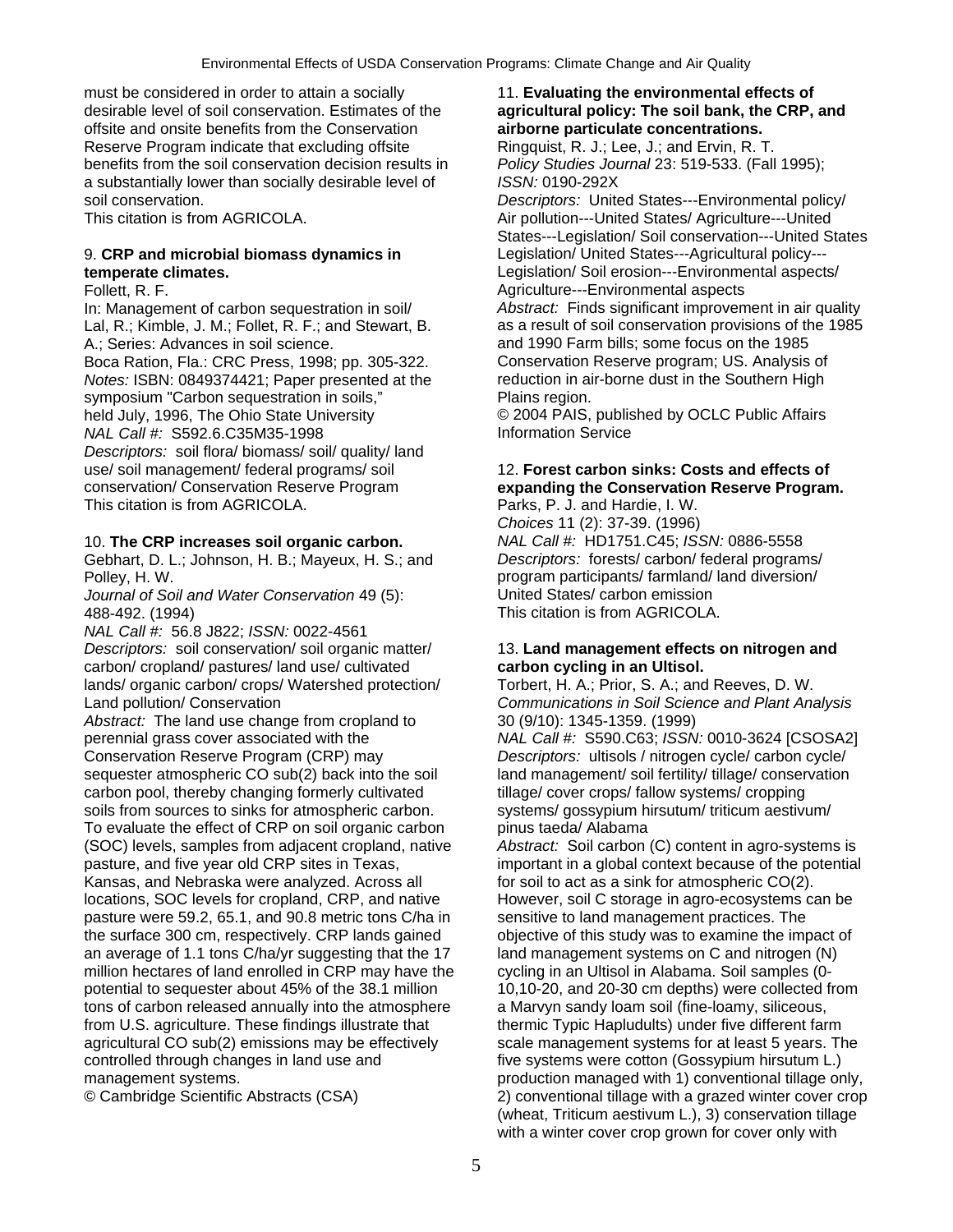strip tillage; or taken out of cotton production with Conservation Reserve Program, and (3) cropping either 4) long-term-fallow (mowed), or 5) intensification that has resulted in reduced use of<br>Conservation Reserve Program with loblolly pine bare fallow. (C) 2001 Elsevier Science Ltd. All right (Pinus taeda L.) (CRP-pine). Total N, total organic C reserved. (TOC), total P, and soil C:N ratios were determined. © Thomson ISI Potential C mineralization, N mineralization, C turnover and C:N mineralization ratios were 15. **Potential carbon benefits of the Conservation**  determined on samples during a 30-day laboratory **Reserve Program in the United States.**<br>
incubation study. The fallow system had significantly Barker, J. R.; Baumgardner, G. A.; Turner higher TOC concentration (7.7 g kg(-1) C) while the Lee, J. J. CRP-pine system had lower TOC concentration (3.1 *Journal of Biogeography* 22 (4-5): 743-751. (1995) g kg(-1) C) compared with the farmed management *NAL Call #:* QH1.J62; *ISSN:* 0305-0270. fallow system had a significantly lower C turnover at Woods Hole, MA (USA), 23-27 May 1994<br>all three soil depths compared with the other Descriptors: USA/ carbon sinks/ land imp all three soil depths compared with the other *Descriptors:* USA/ carbon sinks/ land improvement/ highest C:N mineralization ratio levels were observed Reserve Program/ Conservation in management systems receiving the most tillage. *Abstract:* Three scenarios of the Conservation Our results indicate that for Ultisols in the Southeast Reserve Program (CRP) were simulated to project the use of surface tillage in land management carbon (C) pools and fluxes of associated grassland systems is a controlling factor which may limit soil C and forestland for the years 1986-2035; and to

Eve, MD; Sperow, M; Paustian, K; and Follett, RF consisted of 16.2 x 10 super(6) ha cropland *Environmental Pollution* 116 (3): 431-438. (2002) converted to 14.7 x 10 super(6) ha grassland and of *Descriptors:* Carbon Sequestration/ Global Change/ the likely outcome of the CRP as contracts expire in Land Use Change/ IPCC Inventory/ Carbon Dioxide 1996 with the anticipated return of 8.7 x 10 super(6) Dynamics/ Matter/ Sinks continues with no land returning to crop production.

stocks under past and current management is afforestation of 4 x 10 super(6) ha new land. Average needed as part of national reporting of greenhouse net annual C gains for the years 1996-2005 were < 1, gas emissions and to evaluate the potential for soils 12, and 16 TgC yr super(-1) for CRP1, CRP2, and as sinks to mitigate increasing atmospheric CO2. We CRP3, respectively. Afforestation of marginal estimated net soil C stock changes for US agricultural cropland as simulated under CRP3 could provide soils during the period from 1982 to 1997 using the approximately 15% of the C offset needed to attain IPCC (Intergovernmental Panel on Climate Change) the Climate Change Action Plan of reducing method for greenhouse gas inventories. Land use greenhouse gas emissions to their 1990 level by the data from the NRI (National Resources Inventory; year 2000 within the United States. USDA-NRCS) were used as input along with ancillary © Cambridge Scientific Abstracts (CSA) data sets on climate, soils, and agricultural management. Our results show that, overall, changes 16. Soil carbon sequestration and the greenhouse in land use and agricultural management have **effect: Proceedings of a symposium, 90th Annual**  resulted in a net gain of 21.2 MMT C year(-1) in US **Meeting.**  agricultural soils during this period. Cropped lands Lal, R. account for 15.1 MMT C year(- 1), while grazing land Madison, WI: Soil Science Society of America; xvii, soil C increased 6.1 MMT C year(-1). The land use 236. (2001) and management changes that have contributed the *Notes:* Meeting held 18-22 October 1998 at most to increasing soil C during this period are (1) Baltimore, MD.; *ISBN:* 0-89118-836-3<br>adoption of conservation tillage practices on This citation is provided courtesy of C cropland, (2) enrollment of cropland in the International/CABI Publishing.

bare fallow. (C) 2001 Elsevier Science Ltd. All rights

Barker, J. R.; Baumgardner, G. A.; Turner, D. P.; and

Notes: Conference: 1. GCTE Science Conference, vegetation changes/ climatic changes/ Conservation sequestration.<br>
This citation is from AGRICOLA. 
Fig. exaluate the potential to offset greenhouse gas<br>
emissions through C sequestration. The approa emissions through C sequestration. The approach was to link land-area enrolments with grassland and 14. **National-Scale Estimation of Changes in Soil** forestland C densities to simulate C pools and fluxes **Carbon Stocks on Agricultural Lands. Carbon Stocks on Agricultural Lands.** The CRP began in 1986 and by 1996 *NAL Call #:* QH545.A1E52; *ISSN:* 0269-7491 1.5 x 10 super(6) ha forestland. The CRP1 simulated (CO2) / Greenhouse Gas/ Conservation Tillage/ ha grassland and of 0.4 x 10 super(6) ha forestland to<br>Organic Carbon/ Sequestration/ Resources/ errop production. The CRP2 assumed that the CRP crop production. The CRP2 assumed that the CRP *Abstract:* Average annual net change in soil carbon The CRP3 was an expansion of the CRP2 to include

This citation is provided courtesy of CAB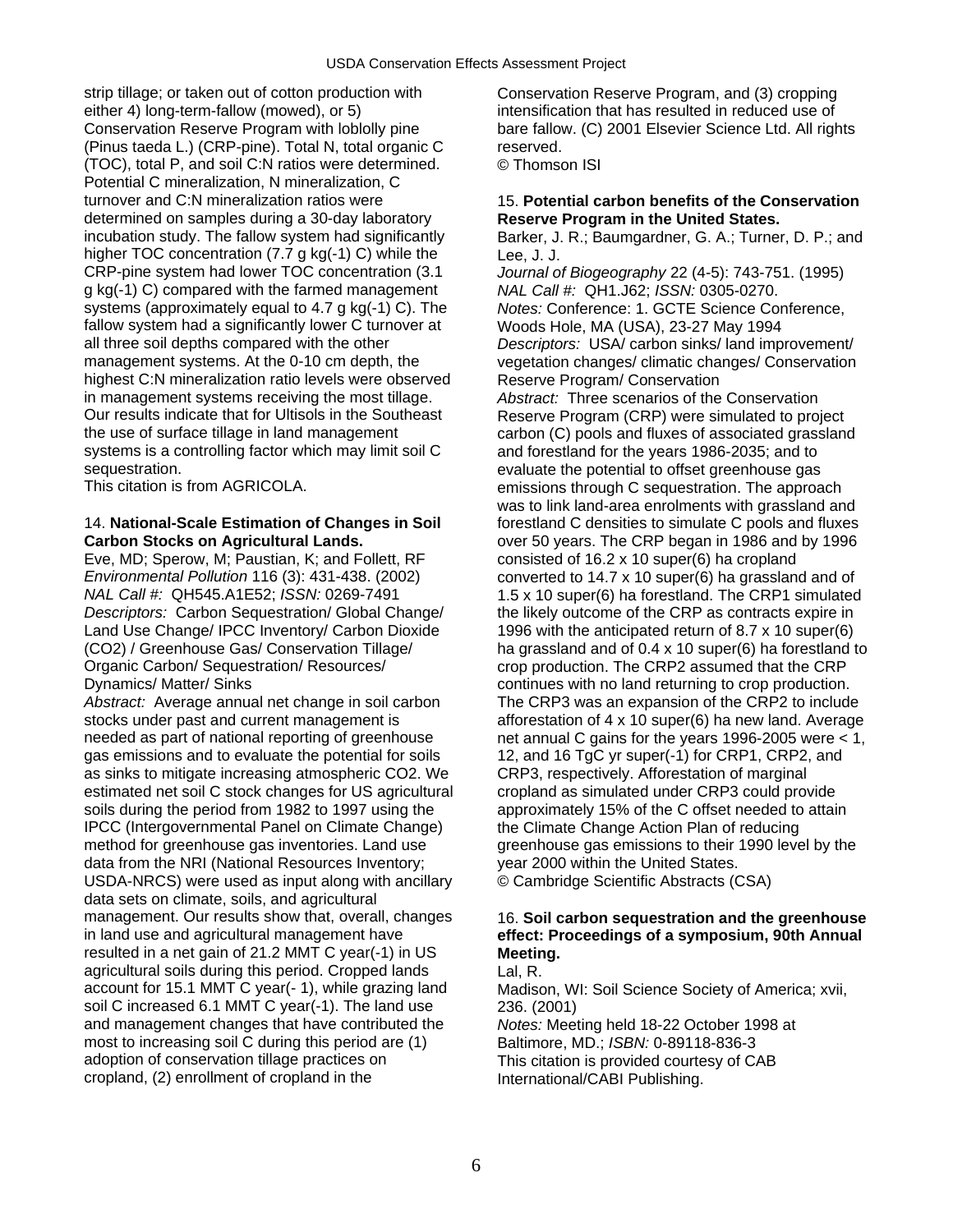### 17. **Soil Change and Carbon Storage in Longleaf** 18. **Soil management concepts and carbon Pine Stands Planted on Marginal Agricultural sequestration in cropland soils.**  Lands. **Example 2018 Lands. Follett, R. F.**

*Ecological Applications* 12 (5): 1276-1285. *NAL Call #:* S590.S48; *ISSN:* 0167-1987 (Oct. 2002) This citation is provided courtesy of CAB

*NAL Call #:* QH540.E23; *ISSN:* 1051-0761 International/CABI Publishing. *Descriptors:* Carbon Storage/ Conservation Reserve Program/ Longleaf Pine/ Marginal Agricultural Lands/ 19. **Statistical Assessment of a Paired-Site**  Soil Cations/ Soil Change/ Soil Nitrogen/ Soil **Approach for Verification of Carbon and Nitrogen**  Phosphorus/ Wiregrass Savannas/ Ecosystem **Sequestration on Wisconsin Conservation**  Function/ Loblolly Pine/ 3 Decades Forest/<br>
Sequestration/ Patterns/ Turnover<br>
Kucharik, CJ: Roth, JA: ar *Abstract:* An increasing area of marginal agricultural *Journal of Soil and Water Conservation* 58 (1): 58-67. land in the coastal plain of the southeastern United (Jan. 2003-Feb. 2003) States is being planted to longleaf pine (Pinus *NAL Call #:* 56.8 J822; *ISSN:* 0022-4561 palustris Mill.). This chronosequence study in *Descriptors:* Agricultural Land Management/ Carbon southern Georgia evaluated the effect of pine planting Sequestration / CRP/ Soil Organic Matter/ Wisconsin/ and the associated cessation of agricultural activity Organic Matter Recovery/ Particle Size Analysis/ Soil such as tillage and fertilization on soil C storage and Carbon/ Quality/ Switchgrass/ Management/ soil nutrient stocks. Soils are Arenic or Typic Grassland/ Storage/ Fields/ Bulk Kandiudults with coarse- textured surface soils. Soil *Abstract:* The threat of global climate change has C, nutrients, and bulk density from 0 to 50 cm in provoked policy-makers to consider plausible<br>
planted stands 1, 3, 7, and 14 yr old, as well as soils strategies to slow the accumulation of greenh beneath natural longleaf pine stands that were in a gases-especially carbon dioxide (CO2)-in the never tilled (NT) condition, were evaluated ( $n = 3$  per atmosphere. One such idea involves the stand age). No accumulation of soil C was apparent sequestration of atmospheric carbon (C) in degraded during the first 14 yr of pine growth. The average agricultural soils as part of the Conservation Reserve content of soil C in planted stands (11 +/- 1 Mg/ha; Program (CRP). While the potential for significant C mean +/- 1 SE) was similar to 16 Mg/ha less than that sequestration in CRP grassland ecosystems has in the NT soils (27 +/- 4 Mg/ha). Soil total N content been demonstrated, the paired-site sampling within planted stands also did not differ by age, approach traditionally used to quantify soil C changes although extractable NO, declined rapidly. Despite has not been evaluated with robust statistical<br>agricultural N inputs, the mean N content of planted analysis. In this study, 14 paired CRP (> 8 yea stands (410 +/- 83 Mg/ha) was below that in NT and cropland sites in Dane County, Wisconsin, were<br>stands (730 +/- 21 Mg/ha). Total P (1507 +/- 21 used to assess whether a paired-site sampling design Mg/ha) and extractable P (113 - 21 Mg/ha) contents could detect statistically significant differences also did not differ between planted stands but had (ANOVA) in mean soil organic C and total nitrogen<br>highly elevated values compared to total P (728 - 38 (N) storage. We compared 0 to 10 cm (0 to 3.9 in) Soil exchangeable Ca, Mg, and K had generally and 10 to 25 cm [0 to 2 in, 2 to 3.9 in, and 3.9 to 9.8 decreasing contents with stand age but varying in in]) for textural differences and chemical analysis of patterns related to NT soils. During the first 14 yr of organic matter (OM), soil organic C (SOC), total N, reforestation, soils did not sequester C. Carbon and pH. The CRP contributed to reducing soil bulk<br>benefits may be gained, however, in above-ground density by 13% (p < 0.001) and increased SOC and benefits may be gained, however, in above-ground density by 13% (p < 0.001) and increased SOC and and belowground biomass accumulation and through OM storage (kg m(-2) [lb ft(-2)]) by 13% to 17% in the the cessation of high energy-consumptive activities  $0$  to 5 cm (2 in) layer (p = 0.1). We tested the such as fertilization or tillage. Enhanced P fertility on statistical power associated with ANOVA for these marginal lands can improve pine growth, but measured soil properties and calculated minimum only if other elements such as N are not limiting to detectable differences (MDD). We concluded that 40<br>arowth. do 65 paired sites and soil sampling in 5 cm (2 in)

Markewitz, D; Sartori, F; and Craft, C *Soil and Tillage Research* 61 (1/2): 77-92. (2001)

Kucharik, CJ; Roth, JA; and Nabielski, RT strategies to slow the accumulation of greenhouse analysis. In this study, 14 paired CRP (> 8 years old) used to assess whether a paired-site sampling design (N) storage. We compared 0 to 10 cm (0 to 3.9 in) Mg/ha) and extractable P (2 +/- 1 Mg/ha) for NT soils. bulk density and sampled soils (0 to 5 cm, 5 to 10 cm, OM storage (kg m(-2)  $\text{[lb ft(-2)]}$ ) by 13% to 17% in the growth. to 65 paired sites and soil sampling in 5 cm (2 in) increments near the surface were needed to achieve an 80% confidence level (a = 0.05; & beta; = 0.20) in soil C and N sequestration rates. Because soil C and total N storage was highly variable among these sites  $(CVs > 20%)$ , only a 23% to 29% change in existing total organic C and N pools could be reliably detected. While C and N sequestration (247 kg C ha(- 1) yr(-1) and 17 kg N ha(-1) yr(-1) [220 lb C ac(-1)